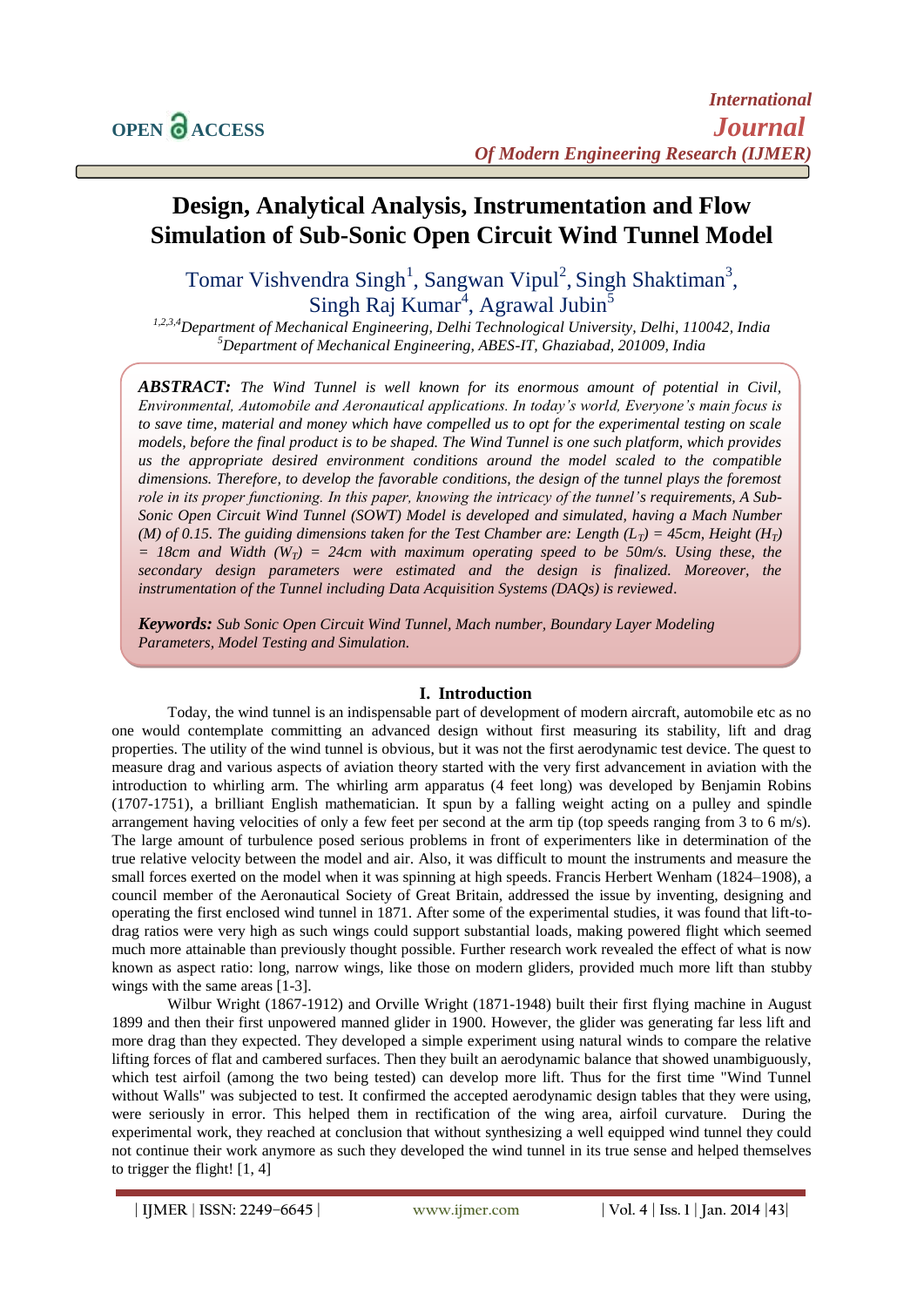#### *Design, Analytical Analysis, Instrumentation and Flow Simulation of Sub-Sonic Open…*

Wind tunnels are designed for a specific purpose and speed range. Therefore, there are different types of wind tunnels and several different ways to classify wind tunnels. On the basis of Speed Regime developed in the test section relative to the speed of sound (Mach Number "M"), Wind Tunnels are classified as subsonic (M  $<$  0.8), transonic (0.8  $<$  M  $<$  1.2), supersonic (1.2  $<$  M  $<$  5.0), hypersonic (M  $>$  5.0). On the basis of Tunnel Geometry, Wind tunnels are classified as Closed Circuit Wind tunnel (CCWT) and Open Circuit Wind Tunnel (OCWT) (Fig. 1). A wind tunnel that is closed and re-circulates the air through the test section is called a Closed Circuit Wind Tunnel. A wind tunnel that is open on both ends and draws air from the atmosphere into the test section is called an Open Circuit Wind Tunnel [5, 6].



Fig. 1: Classification of Wind Tunnels on the basis of Tunnel Geometry as (a) Closed Circuit Wind Tunnel and (b) Open Circuit Wind

The OCWTs Models are used to investigate the different automotive designs by testing on scale models of cars, trucks etc. Airflow over a vehicle determines the drag forces, which in turn affects the vehicle"s performance and efficiency. The three basic forces are lift, drag, and side force as measured in an axis system referenced to the direction of the vehicle. The concept of Lift and Drag can be understood with the help of airfoil. The airfoil long in the direction perpendicular to the plane of the drawing and the flow can be considered as two dimensional. The airfoil is tilted with respect to the (undisturbed) flow direction, defined by the angle of attack (AOA). The force experienced by airfoil is  $F_R$ . Decomposing the force  $F_R$  into components  $F_L$  and  $F_D$ {Given by (1) and (2)} perpendicular and parallel to the flow direction.  $F_L$  is termed as lift force and  $F_D$  is termed as drag force, the resistance to be balanced by the propulsion force generated by the engines (Fig. 2). The expressions for Lift and Drag Forces are as follows:

 $F_L = 0.5 C_L \rho A_1 u^2$  ….(1)  $F_D$ = 0.5 C<sub>D</sub>ρ A<sub>2</sub> u<sup>2</sup> ….(2)



Fig. 2: Lift and Drag Forces on Airfoil subjected to fluid flow

The designer of an airplane tries to maximize  $C_L$  and to minimize  $C_D$ .  $C_L$  and  $C_D$  are dependent on the angle of attack. Usually the  $C_L$  drops sharply and  $C_D$  increases strongly at  $i = 15$  (approx.) [7].

Wind tunnels have been used widely to simulate airflow about complete aircraft, specific aircraft components, and to conduct fundamental research concerning flow phenomena related to flight for over a century. Wind tunnels are made in different shapes and sizes, from just 30 cm long to large enough to contain a passenger airplane. The various sorts of Wind Tunnels find potential applications in estimation of pollution dispersion level near the building, investigation of wind-driven rain and building envelop, various aspects of wind loading on roofs and wind effects on towers and bridges. In Wind Engineering, wind tunnel tests are used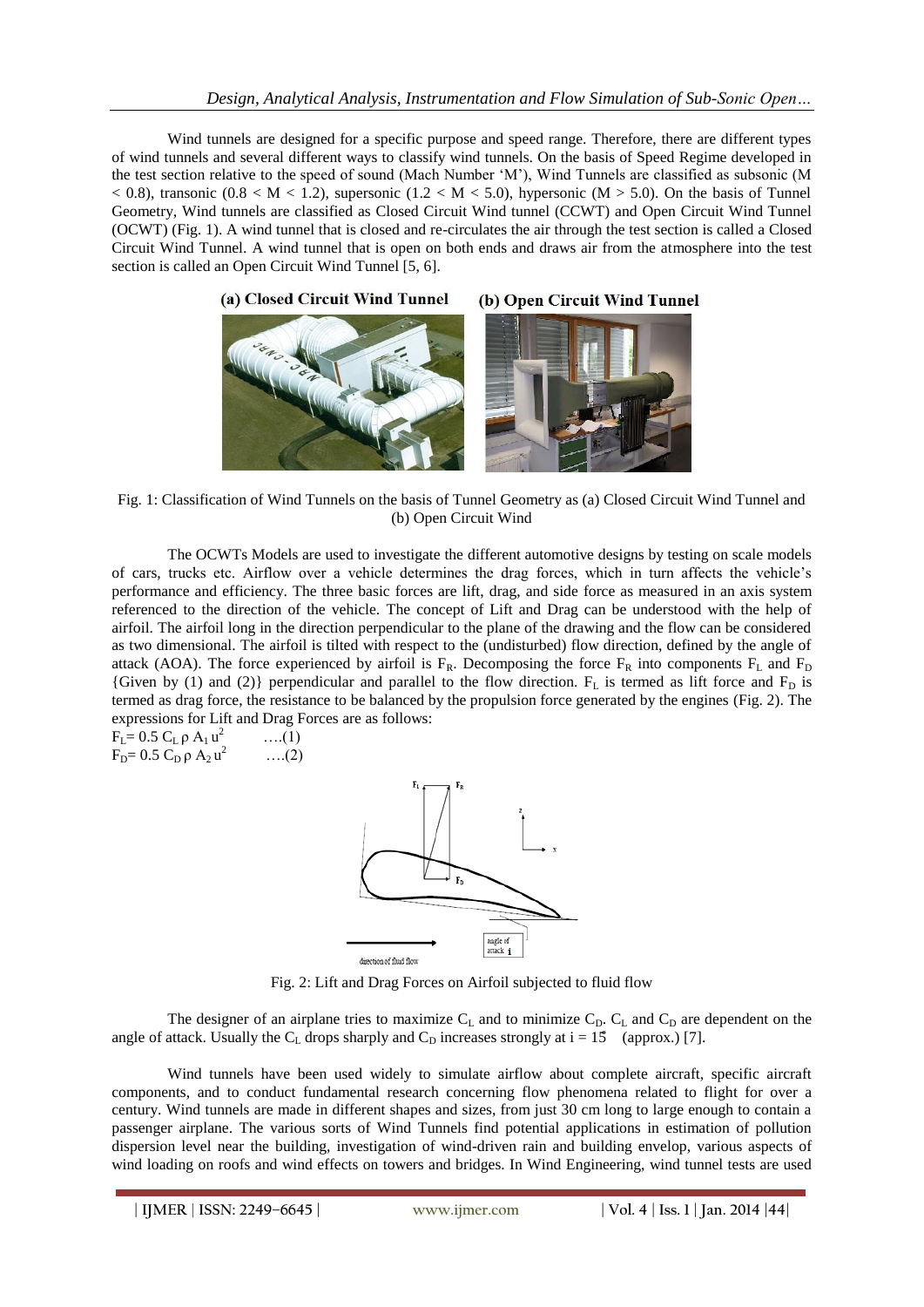to measure the velocity around, and forces or pressures upon structures. Very tall buildings, buildings with unusual or complicated shapes (such as a tall building with a parabolic or a hyperbolic shape), cable suspension bridges or cable stayed bridges are analyzed in specialized atmospheric boundary layer wind tunnels. The basic idea behind all wind tunnels is universal. Depending upon the situations like thermal and hydraulic testing, it generates uniform air flows with low turbulence intensity. The aerodynamic principles of the wind tunnel work equally on watercraft, except the water is more viscous and so sets greater forces on the object being tested. External flow tunnels are used to study the external flow through the chassis climatic tunnels and used to evaluate the performance of door systems, braking systems etc. under various climatic conditions. Aero-acoustic tunnels are used in the studies of noise generated by flow and its suppression. Wind tunnel tests are also performed to measuring the air movement of the fans, Turbine Blades, Propellers etc at a specific pressure exactly [3, 8-12].

A lot of research work have been accomplished to optimize the Wind Tunnel Design and still to make it better at various levels depending upon the situations research work is still in progress. Peter et al. in their work, focused on the wind tunnel test section flow quality and its application to a numerical CCWT by studying the effects of various variables for its evaluation [8]. Diana et al. evaluated the design criteria that supported the choice of the original solution for potential application of a new large wind tunnel in Civil, Environmental and Aeronautical aspects and discussed the feasibility of a plant on the basis of experimental analysis on a 1:9 scale model [13]. Lohan [14] focused on the design and application of LSWTs having well-defined, controllable, uniform flow of air for experimental and design validation purposes. Senol and Cinar with the help of Flow Simulation Fluent 6.0 program corrected the earlier developed design of a suction-type SOWT by simulating it in computer environment [15]. Eckert et al. discussed some Aerodynamic design guidelines and computer program for estimation of SSWT performance [16]. The enormous amount of research work and experiments undertaken in wind tunnels and their importance for human life motivated the high demands that are posed on optimum design level for Wind Tunnels against the minimum cost with optimum output. This paper deals with the Sub-Sonic Open Circuit Wind Tunnel (SOWT) with negligible effect of compressibility. Following the research works and significant guidelines related to design consideration, the design for SOWT Model is developed. The Mach Number of 0.15 allows it to use for aerodynamics tests and performance of some scale models having speeds around 150 km/hr.

## **II. Design of Sub Sonic Open Circuit Wind Tunnel Model**

The Wind tunnels cannot be perfect simulations of environmental conditions, but up to some extent they can be treated as ideal to surrounding conditions. The degree to which they are flawed is measured with the help of Reynolds Number. The SSWTs are designed to provide a well-defined, controllable, uniform flow of air for experimental and design validation purposes. These tunnels when applied as open circuit cannot be used where a very high accuracy level and precise results are required due to their inability to control air flow up to a large extent. However, with proper designs and controlled instrumentation, these tunnels can be made to produce accurate results within close limit to practical value. The major advantage associated with this tunnel is its Set-Up and Maintenance Cost, which is very small as compared to CCWT. The leading manufacturer of automobiles use the OCWTs for the Drag and performance estimation of the vehicles as with current technology & designs, these tunnels are giving results quite close to practical values under proper calibrations.

The OCWT (Fig. 3) consists of five basic parts, which are (From front to back) the Settling Chamber, the Contraction Cone, the Test Section, the Diffuser and the Drive Section. The Settling Chamber is at the very front of the wind tunnel and is made up of screens and honeycomb-shaped mesh, which straighten out the air and reduce turbulence. The Contraction Cone forces a large volume of air through a small opening in order to increase the wind velocity in the tunnel, as there is gradual decrease in area. The Test Section is the place where a model is mounted on sensors. The Diffuser is at the end of the Test Section and keeps the air running smoothly as it goes toward the back. It also increases in volume in order to slow the air down as it exits the tunnel. The Drive Section is at the very back of the wind tunnel, and it is where the fan is housed and draws air into the wind tunnel by blowing air out of it and hence reduces turbulence along with greater control of the airflow through the tunnel. The decisive characteristic of wind tunnels lies in the flow quality inside the test chamber and the overall performances.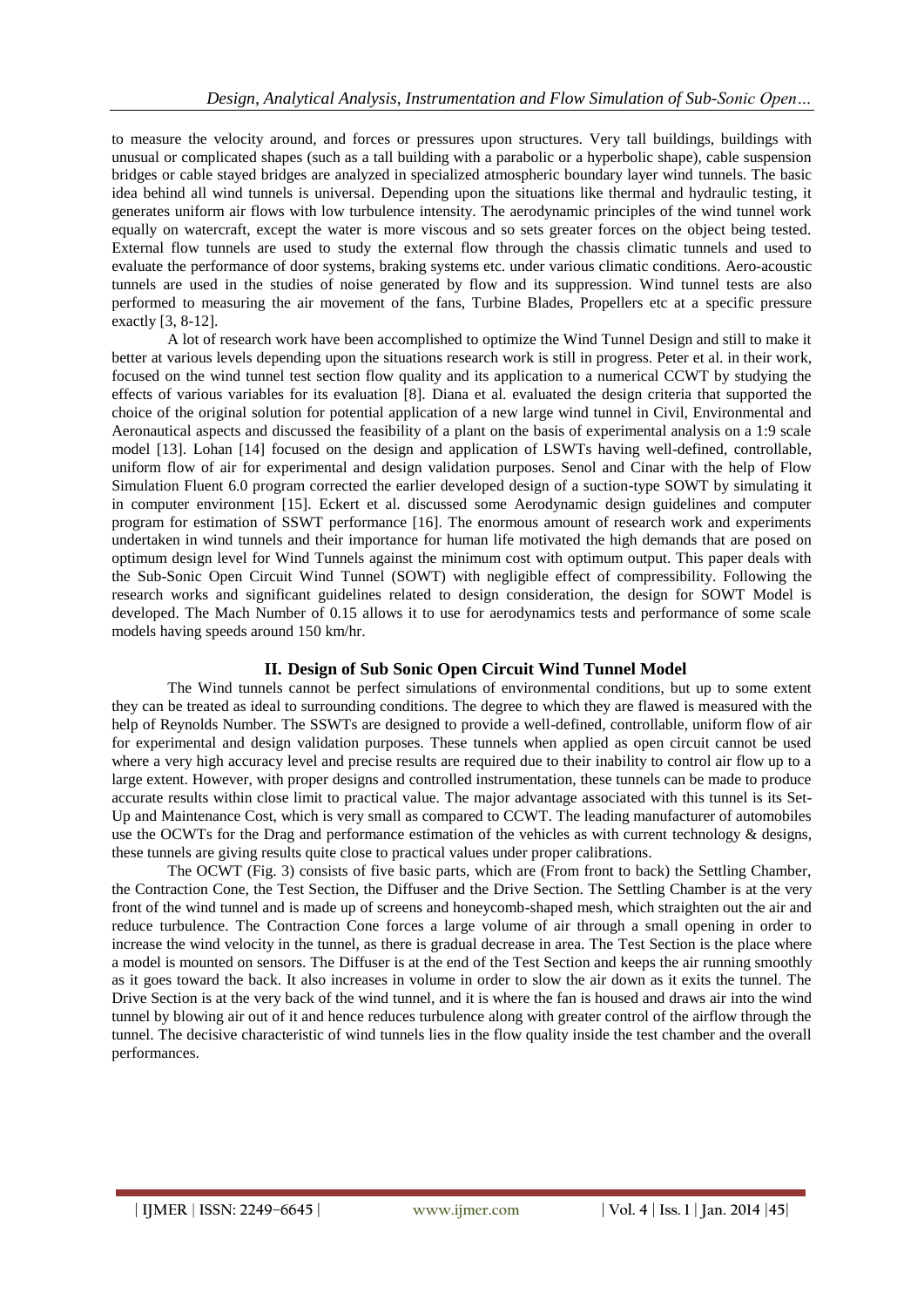

Fig. 3: Isometric View of Sub-Sonic Open Circuit Wind Tunnel Model developed Solid-Works

Three main criteria that are commonly used to define them are: maximum achievable speed, flow uniformity and turbulence level. Hence in general, the design aim of a wind tunnel is to get a controlled flow in the test chamber, achieving the necessary flow performance and quality parameters. The main specifications for a wind tunnel are the dimensions of the test section and the desired maximum operating speed. Also, it is crucial to avoid flow separation close to the walls of the contraction zone. In the subsequent sections, the design of each of the component of the Wind Tunnel is developed one by one, from the design of the Test Chamber to the Diffuser.

#### **2.1 Test Chamber Design**

The test chamber (Fig. 4) is the most delicate part of the tunnel and is also called as "The Heart of the Wind Tunnel" as it is the region for experimental study, carrying the scale model, sensors etc along with the controlled flow. Its size must be defined according to the wind tunnel main specifications, which also include the operating speed and desired flow quality. Its size and operating speed determine the maximum size of the models and the maximum achievable Reynolds number. In most of the cases, its cross-section is square in shape and its area should be decided according to the scale model which is going to be tested. The equivalent frontal area of the model should not be higher than 10% of the test chamber cross-sectional area. The width to height ratio adopted for 3-D Tests is 4:3. The Test Section Assembly is composed of the Test Section (Plexiglas) to avoid pressure loss and the Test Section Base (wooden stand and sensor mounts) [14-19].



Fig. 4: Dimetric View of The Test Chamber developed using Solid-Works.

#### **2.2 Contraction Cone Design**

The Contraction Cone is the most important part in the design of a Wind Tunnel as it has the highest impact on the Test Chamber flow quality. It accelerates the flow from the Settling Chamber to the Test Chamber as such also known as "Nozzle". It also helps in reduction of flow turbulence and non-uniformities in the test chamber. The flow acceleration and non-uniformity attenuations mainly depend on the ratio of cross-section area of inlet to that of exit, termed as contraction ratio (**N**). Theoretically, the value of N should be as large as possible but it has an upper limit as it strongly influences the overall wind tunnel dimensions and hence its cost. For the Wind Tunnels used in civil or industrial applications, a contractions ratio between 4.0 and 6.0 may be sufficient reducing the flow turbulence and non-uniformities levels to the order of 2.0%, which is acceptable for many applications. Further with just one screen placed in the settling chamber it reduces to 0.5%. Even this is a very reasonable value for some aeronautical purposes.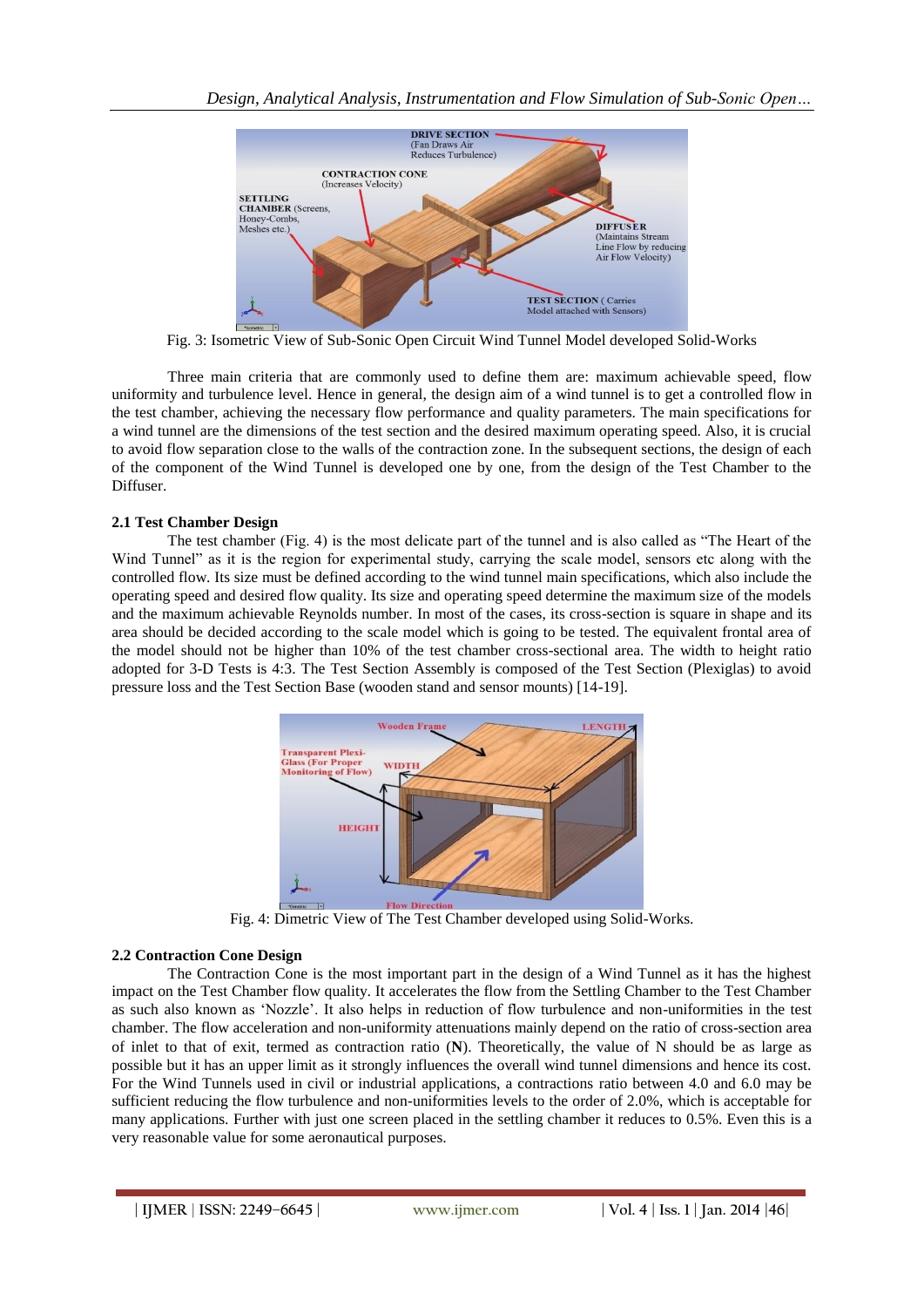$$
N (Contraction Ratio) = \frac{Area at entry of C.C.}{Area at exit of C.C.} \dots (3)
$$

The second characteristic of the contraction Cone is its shape, taking into account that the contraction is rather smooth. For this 1-D (One-Dimensional) approach to the flow analysis is applied to determine the pressure gradient along it. The important point of consideration is the pressure distribution on the contraction walls, as if it has some regions with adverse pressure gradient, it may produce local boundary layer separation which can increase the turbulence level considerably, resulting in poor flow quality in the test chamber. The solution to this is to make the ratio of the radius of curvature to the flow width about the same at each end. But at the upstream end the radius of curvature cannot be too large as it leads to slow acceleration and therefore increased rate of growth of boundary-layer thickness which causes centrifugal instability in the tunnels having laminar flow. The contraction semi-angles: *α*/2 and *β*/2 are taken to be in the order of 12º, this causes the contraction cone to possess a reasonable length and a good fluid dynamic behavior. Bradshaw et al. recommended two segments of third degree polynomial curves for deciding the exact curve (Fig. 5) for the Contraction Cone [14-20]. The polynomials are:

$$
y = aN + bWx + cWx2 + dWx3 \t\t\t\t\t...(4)
$$
  
y = a<sub>N</sub> + b<sub>N</sub>x + c<sub>N</sub>x<sup>2</sup> + d<sub>N</sub>x<sup>3</sup> \t\t\t\t\t\t...(5)



Fig. 5: Fitting Polynomial for the Contraction Cone Curve developed using Solid-Works



Fig. 6: Isometric View of The Contraction Cone developed using Solid-Works

The Contraction Cone developed using the above curve (Fig. 6) doesn"t allow boundary layer to separate and keep boundary layer thickness within certain limit. It provides the favorable flow to the Test Chamber.

#### **2.3 Settling Chamber Design**

The Settling Chamber (Fig. 7) is the very first region designed to provide controlled high quality flow to the Contraction Cone by attenuating the various flow components responsible for turbulence. To develop high quality flow some devices like screens and honeycombs etc are installed to increase the flow uniformity and to reduce the turbulence level at the entrance of the contraction cone. They produce a relatively high total pressure loss. Honeycomb is very efficient at reducing the lateral turbulence, as the flow pass through long and narrow pipes. But the problem with Honeycombs is, it introduces axial turbulence of the size equal to its diameter which restrains the thickness of the honeycomb. To tackle this problem, Screens are introduced as they reduce longitudinal turbulence very efficiently. In this case, the problem is that in the Contraction Cone the lateral turbulence is less attenuated than the longitudinal one. Hence, to obtain better flow characteristics, a combination of Honeycombs and Screens is used. This configuration requires the honeycomb to be located upstream of 1 or 2 screens [14-21].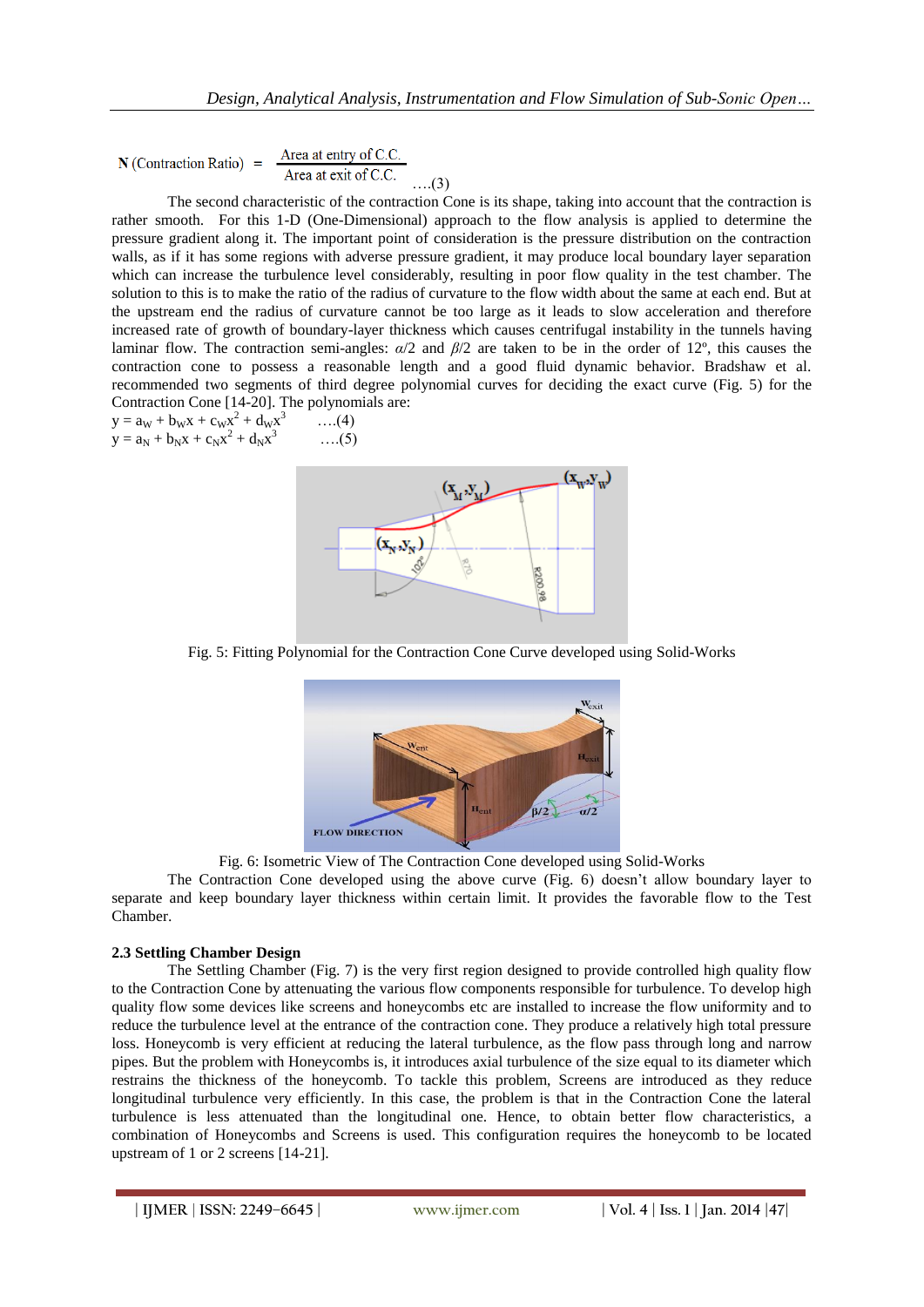

Fig. 7: Isometric View of The Settling Chamber developed using Solid-Works

#### **2.4 Diffuser Design**

The Diffuser (Fig. 8) plays an important role in controlling the flow quality inside the Test Chamber by avoiding the flow detachment as in case of flow detachment; the pressure pulsation is transmitted upstream into the test chamber, resulting in pressure and velocity non-uniformities. To avoid flow detachment, the maximum semi-opening angle in the diffuser has to be smaller than 3.5° [14-21].



**Fig. 8.** Dimetric View of The Diffuser developed using Solid-Works.

## **III. Analysis of Sub Sonic Open Circuit Wind Tunnel Model**

The Primary Design Parameters for the overall design of the Wind Tunnel include Test chamber dimensions i.e. Width ( $W_T$ ), Height ( $H_T$ ) and length ( $L_T$ ). With the help of these parameters cross-sectional area of the Test Chamber can be calculated as  $A_T = W_T.H_T$ . The hydraulic diameter is given by the relation [14-21]:

$$
D_T = \frac{2 W_T H_T}{(W_T + H_T)}
$$
...(6)

The Contraction ratio  $(N)$  is taken 5 for the Wind Tunnel with Mach number  $(M=0.15)$ , having Maximum operating speed  $(V_T)$  to be 50 m/s. These Design variables can be summarized in the Table. 1. The dimensions for the Test Section are  $W_T = 24$ cm,  $H_T = 18$ cm,  $L_T = 45$ cm and the  $V_T$  is taken to be 50m/s which gives us the Mach Number (M) to be 0.15. So, The Designing of all other parts is done based on these dimensions with N = 5. The semi angle in the Contraction Cone  $(\alpha/2)$  is taken as 12° and the semi angle in the Diffuser ( $\theta$ /2) is taken as 3.5 The non dimensional lengths for the Settling Chamber ( $l_s$ ) and Diffuser ( $l_p$ ), for Sub-Sonic Open Circuit Flow, are taken as 0.5 and 3.2 respectively. The calculated parameters are displayed in Table. 2. And the final design for this analytical analysis is represented by (Fig. 9). The total length of the SOWT is:

 $L_{WT} = L_S + L_C + L_T + L_D$  ….(7)  $L_{\text{WT}}$  = 26.83 +45 + 69.78 +76.80 = 218cm Hence, **LWT** is equal to **218cm.**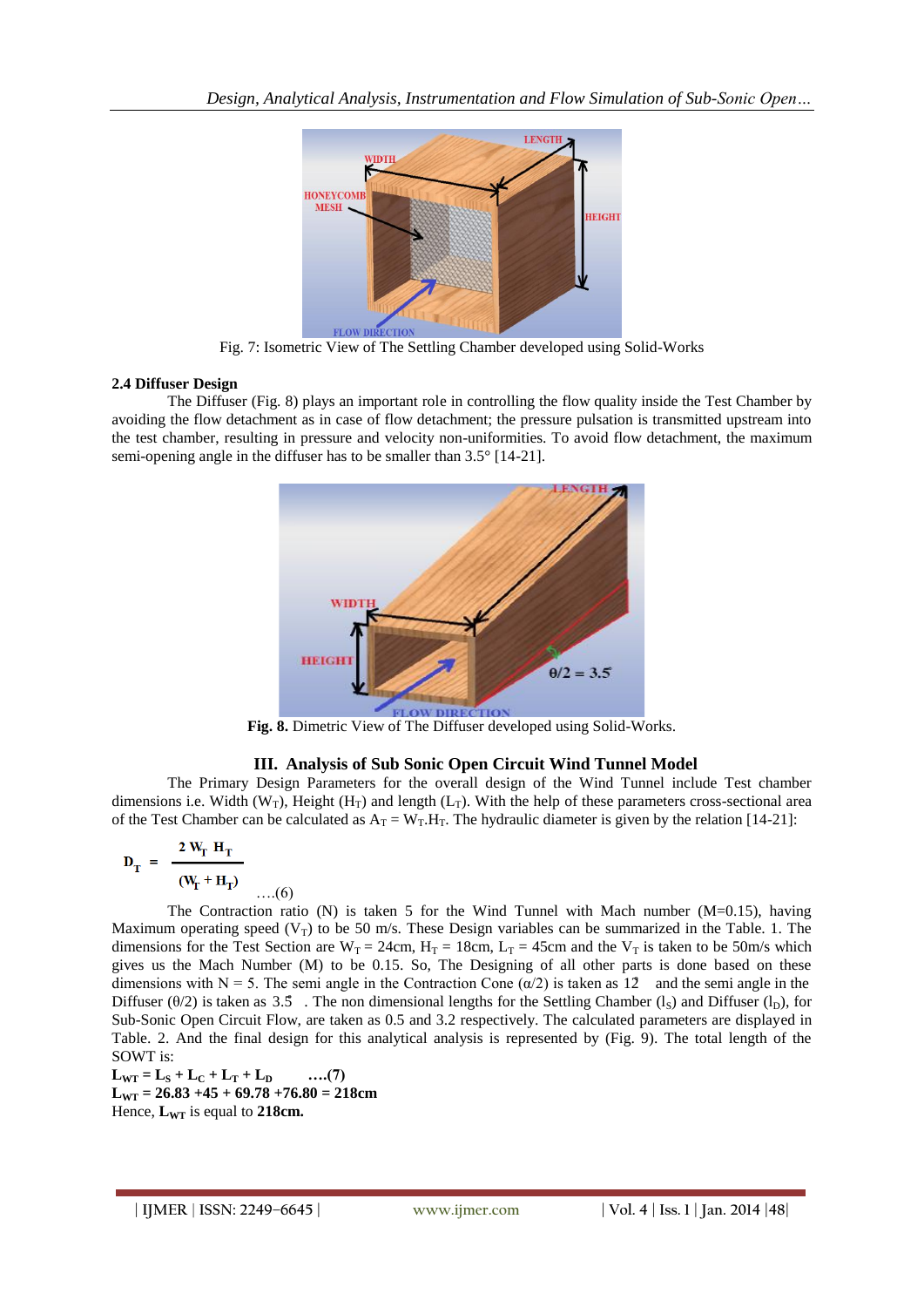| PRIMARY DESIGN PARAMETERS       | <b>SECONDARY DESIGN PARAMETERS</b>                        |  |
|---------------------------------|-----------------------------------------------------------|--|
| TEST CHAMBER WIDTH $(W_T)$      | SEMI ANGLE IN CONTRACTION CONE (A/2)                      |  |
| TEST CHAMBER HEIGHT $(H_T)$     | SEMI ANGLE IN DIFFUSER $(0/2)$                            |  |
| TEST CHAMBER LENGTH $(H_T)$     | SETTLING CHAMBER NON DIMENSIONAL LENGTH (L <sub>S</sub> ) |  |
| <b>CONTRACTION RATIO (N)</b>    | DIFFUSER NON DIMENSIONAL LENGTH (L <sub>D</sub> )         |  |
| MAXIMUM OPERATING SPEED $(V_T)$ | SETTLING CHAMBER LENGTH (LS)                              |  |
| <b>MACH NUMBER (M)</b>          | CONTRACTION CONE LENGTH $(L_C)$                           |  |
|                                 | DIFFUSER LENGTH $(L_D)$                                   |  |
|                                 |                                                           |  |

| $A_T = W_T H_T$                                             | $432$ cm <sup>2</sup>                                                                               |
|-------------------------------------------------------------|-----------------------------------------------------------------------------------------------------|
| $\frac{2W_T H_T}{W_T + H_T}$<br>$\mathbf{D}_{\mathbf{r}} =$ | 20.57 cm                                                                                            |
|                                                             | 69.78 cm                                                                                            |
| $L_s = \sqrt{N} W_r l_s$                                    | 26.83 cm                                                                                            |
| $L_p = W_T l_p$                                             | 76.80 cm                                                                                            |
|                                                             | $\mathcal{L}_{\rm C} = -\frac{\left(\sqrt{\rm N}-1\right) \,\mathrm{W}_{\rm T}}{2\tan(\alpha/2\,)}$ |

#### Table. 2: Secondary design Parameters of SOWT Model

**DIFFUSER** (Maitains Stream Line Flow by reducing Air-Velocity) **SUPPORT STAND SETTLING CHAMBER** (Screen, Honey-Comb **TEST SECTION** Meshes etc.) (Carries Model attached with sensors) **CONTRACTION CONE** (Increases Velocity) **FLOW DIRECTION** 

Fig. 9: Isometric View of the complete model of SOWT developed using Solid-Works

# **IV. Instrumentation of Sub Sonic Open Circuit Wind Tunnel Model**

The instrumentation of wind tunnel emphasizes on the various instruments and Data Acquisition Systems (DAQs) required by a tunnel for its proper functioning, Pressure and Flow measuring ability, Flow Visualization and Image Acquisition. In the instrumentation of the tunnel, Standard data acquisition (DAQ), Motion Control, and Image Capture hardware play a very crucial role. Data acquisition is the process of sampling signals that measure real world physical conditions and converting the resulting samples into digital numeric values that can be manipulated by a computer. Data acquisition systems convert analog waveforms into digital values for processing. The various components of data acquisition systems are Sensors (convert physical parameters to electrical signals), Signal conditioning circuitry (convert sensor signals into a form that can be converted to digital values) and Analog-to-Digital converters (convert conditioned sensor signals to digital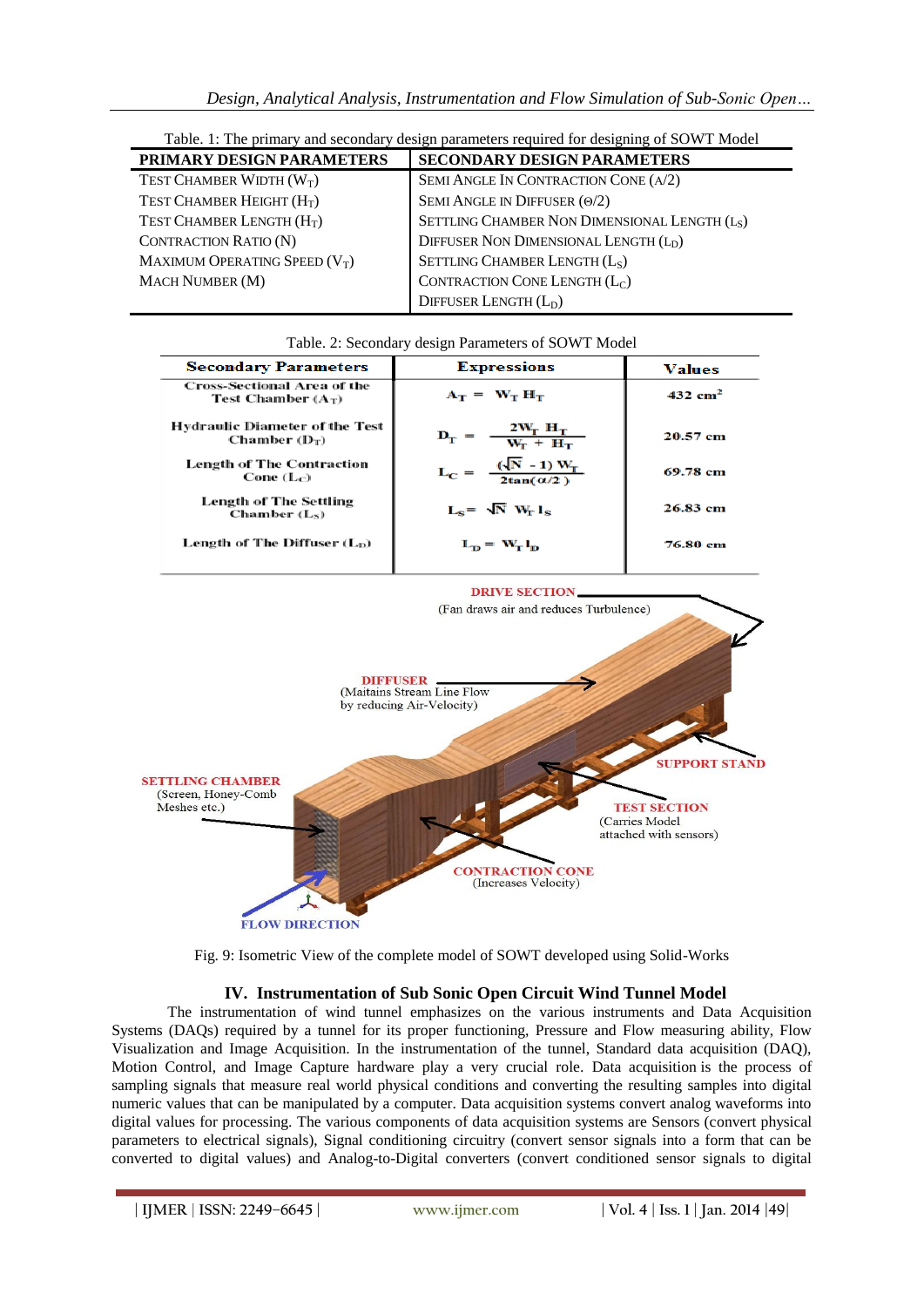values). Further, various operations can be integrated to the system including Flow Visualization with Image Acquisition, Multipoint differential pressure scanning, Hot Wire Anemometry, Force and Moment measurement using internal balances, Roll, Pitch and Yaw angle measurements, and Noise and Temperature measurements.

For Pressure and Flow Measurements, measuring devices coupled with DAQs like LabVIEW and pressure scanners etc. can be used. Similarly for Force and Moment Measurements, Six-component Strain Gauge Balances can be applied. And for Flow Visualization and Image Acquisition, light sheets using Argon-ion lasers with CCD cameras and recording system can be used to capture and analyze the exact trajectory of flow particles, even sometimes incorporating IMAQ hardware and software (IMAQ vision). With such a proper design and proper instrumentation, a wind tunnel can be used for Full-model tests with sting support mechanism, Half-model testing with external balance, Two-dimensional model testing, Ground effect simulation with moving belt, Gust and cross wind simulation, Aero-acoustic testing etc. For a Wind Tunnel with  $M < 0.3$ , the instrumentation required is not so much complex but still it requires attention for getting accurate and precise results [22-26].

#### **V. Simulation of Sub Sonic Open Circuit Wind Tunnel Model**

Solid-Works Flow-Express is a first pass qualitative flow analysis tool which gives insight into water or air flow inside the Solid-Works model. Using this, the simulation is carried out. The constants and assumptions used in the simulation study are tabulated as (Table. 3):

Table. 3: The constants and various parameters determining the environment conditions for the simulation of SOWT Model.

| $50.11$ $11.04$<br><b>CONSTANTS AND VARIOUS PARAMETERS</b> | <b>VALUES</b>                                              |
|------------------------------------------------------------|------------------------------------------------------------|
|                                                            |                                                            |
| <b>Inlet Pressure</b>                                      | 100890 Pa                                                  |
| <b>Outlet Pressure</b>                                     | 100000 Pa                                                  |
| <b>External Ambient Temperature</b>                        | 293.20° K                                                  |
| <b>Gas Constant</b>                                        |                                                            |
| Kinematic Viscosity                                        | 287 J/kg <sup>2</sup> K<br>1.714 x 10 <sup>-5</sup> Kg/m-s |
| Acceleration due to gravity                                | 9.81 m/s <sup>-2</sup>                                     |
| Air Density                                                | $1.2251 \text{ kg/m}^3$                                    |
| <b>Entrance Speed</b>                                      | $11.335 \text{ m/s}$                                       |

The flow velocity simulation of the designed Wind Tunnel have been performed (using particle flow visualization) under the above mentioned environment conditions (Fig. 10). Also, the variation of flow velocity against the length of the tunnel is obtained. Fig. 11 shows the flow speed changes within the wind tunnel. The lowest flow speed is occurred at the surfaces of the entrance section, at the corners joining the settling chamber and the contraction cone, and the diffuser exit. Flow speed accelerates while passing through the contraction and it reaches the highest required value (49.118 m/s =  $50 \text{ m/s}$ ) in the test chamber. Also the flow rate increases throughout the contraction and remains constant throughout the test chamber. Flow rate gradually decreases as air exits from the test chamber and enters into the diffuser. Further, at the diffuser exit, it reaches the same value with the wind tunnel entrance.



Fig. 10: Particle Flow Visualization of Air as fluid inside the SOWT, illustrating Velocity variation along the length of the Tunnel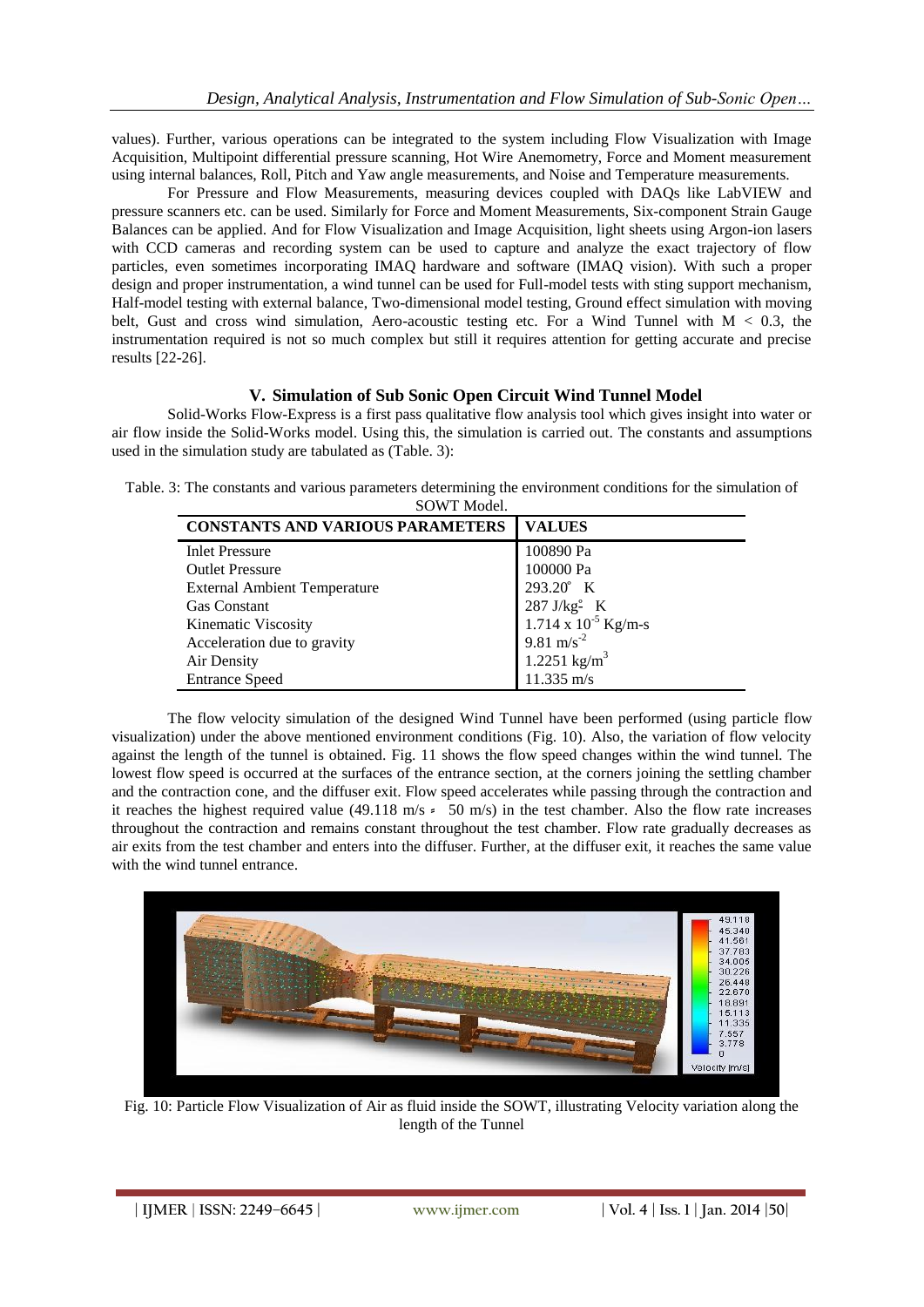

Fig. 11: Flow Velocity Variation of Air as fluid inside the SOWT along the length of the Tunnel

The graphic of static pressure distribution and velocity changes throughout the wind tunnel is shown in Fig. 12. The static pressure on the edges of the entrance section is the maximum value (100890 Pa.). It can be said that a major turbulence and counter pressure zone are created at these points. Static pressure values are closed to the each others at the settling chamber (x=2.5 ft.) and the diffuser exit (x=7 ft.). A bit of static pressure drop is occurred in the middle zone of the contraction cone. The pressure is reached to the lowest value at the test chamber exit. Since the static pressure changes are very small throughout the test chamber, it can be said that there is not any boundary layer thickening along the test chamber walls and the air flow quality is good.



Fig. 12: Flow Velocity Variation (Quantitatively) and Pressure Distribution (Quantitatively) of Air as fluid inside the SOWT along the length of the Tunnel

#### **VI. Conclusion**

The design of Low Cost SOWT model has been generated. The main considerations like Boundary Layer Separation, Controlled Air Flow Quality, Turbulence Intensity, Stream Line Flow, Cost-Effectiveness, Design Ease and Mach Number ( $M = 0.15$ ) etc were taken into the account and accordingly the model is designed. The primary design parameters of the Test Chamber were taken as the baseline and following the design guidelines, the secondary design parameters for approximately 220 cm tunnel were calculated. The Contraction Cone and the Test Chamber section were given special attention as they have direct influence on the scale model testing and the data generated. A brief insight is given to the instrumentation segment of the tunnel, especially to the various measurements and DAQs that are still playing their part in research and development concerning the various wind tunnel applications. The Velocity Variations and Static Pressure changes throughout this model were simulated. Moreover, the quantitative variation of Velocity and Pressure is plotted against the tunnel's length. With the final design, the maximum operating speed obtained at the test chamber is 49.12 m/s, quite close to desired value 50 m/s. The air flow obtained is of smooth quality with no boundary layer thickening process at the Test Chamber. Thus, the final SOWT Model design obtained can be used wherever the maximum operating velocity required is 50 m/s or 180 km/h, which generally is the case with the automobiles at high speeds.